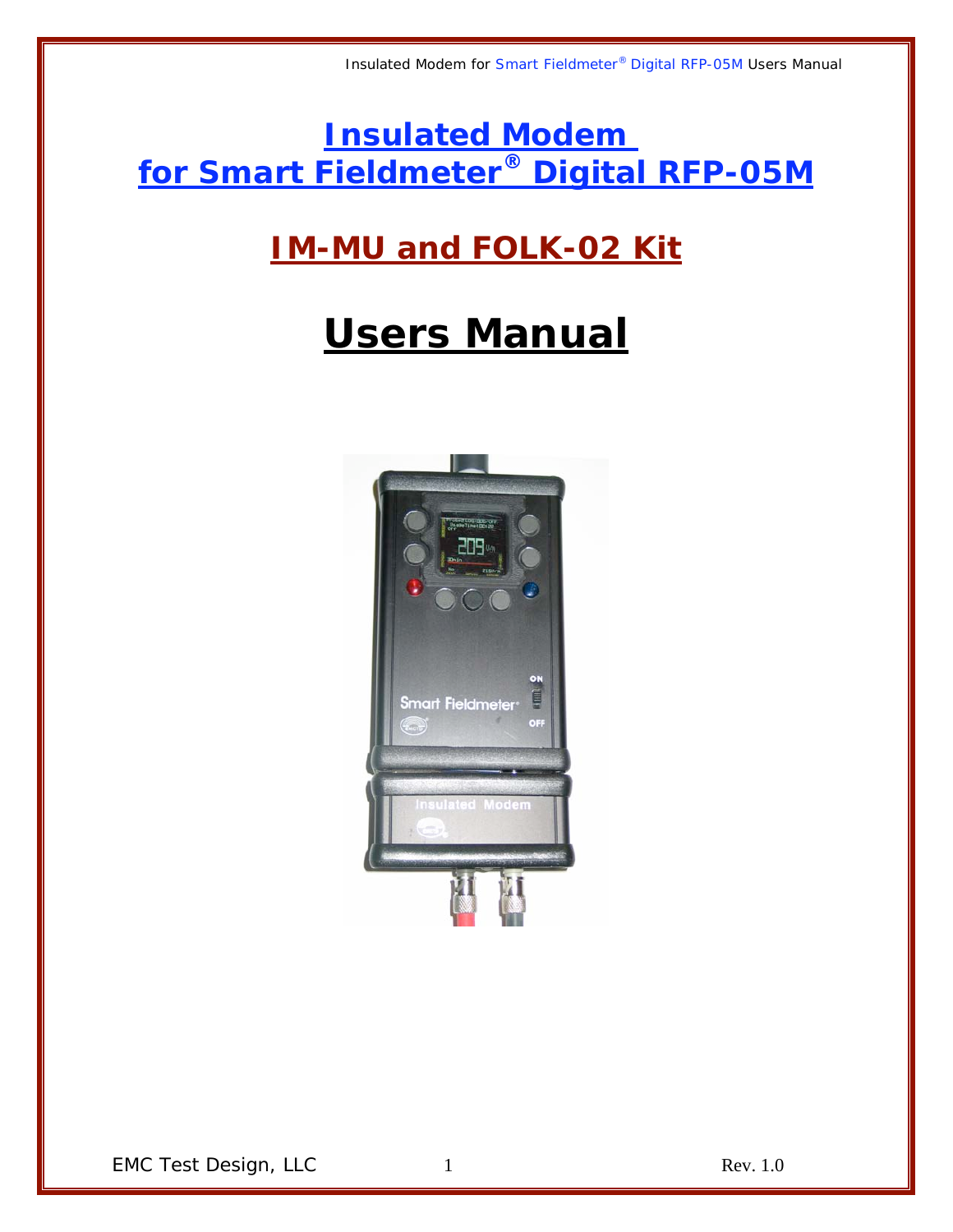Insulated Modem for Smart Fieldmeter® Digital RFP-05M Users Manual

#### **1. Description of IM Insulated USB and Fiber Optic Modem for RFP-05M**

**IM** insulated modem is an accessory for Smart Fieldmeter® Digital **RFP-05M**. It allows direct connection to computer USB port, allowing both battery charging and PC communication. Internal optical isolation of the USB modem provides RF decoupling between the meter with connected RF probe and PC. Fiber optic ST ports can be connected to the byline communication fiber optic cable, totally eliminating any wiring that may affect the measured RF fields.

- IM modem itself comes in the following three configurations:
	- **IM-MF** (Fiber optic and USB, connects to meter),
	- **IM-MU** (USB only, connects to meter),
	- **IM-PF** (Fiber optic, USB connects to PC).
- Mounts at the bottom of **RFP-05M** meter (**IM-MU, IM-MF**).
- Plugs into USB port of PC for communication (**IM-PF**).
- Dual ST fiber optic connectors.
- Optical isolation prevents RF coupling.
- Allows USB charging of **RFP-05M** battery.
- Lightpipe shows the charging LED status.
- **IM** doesn't need any additional power supply.
- All functions of the modem are fully automatic, and controllable from the meter software menu.
- Small size (WxHxD): 3x1.5x1 inch, 76x38x25 mm.
- Weight: 0.2 lb, 100 g.
- Designed and made in the **USA**.

#### **2. Applications and IM Insulated Modem Kits**

There are two main applications of the IM Insulated Modem:

1. In the field and in the lab when USB bidirectional communication and charging is required. RF/AC isolation from the power source and/or PC is a must.

2. In the lab (mainly - in the screen rooms and anechoic chambers) and for some permanent installations when totally wireless connection with PC is needed.

#### Based on the applications above **we offer two IM configurations for sale**:



View shows meter mounting connectors View shows USB port



EMC Test Design, LLC 2 Rev. 1.0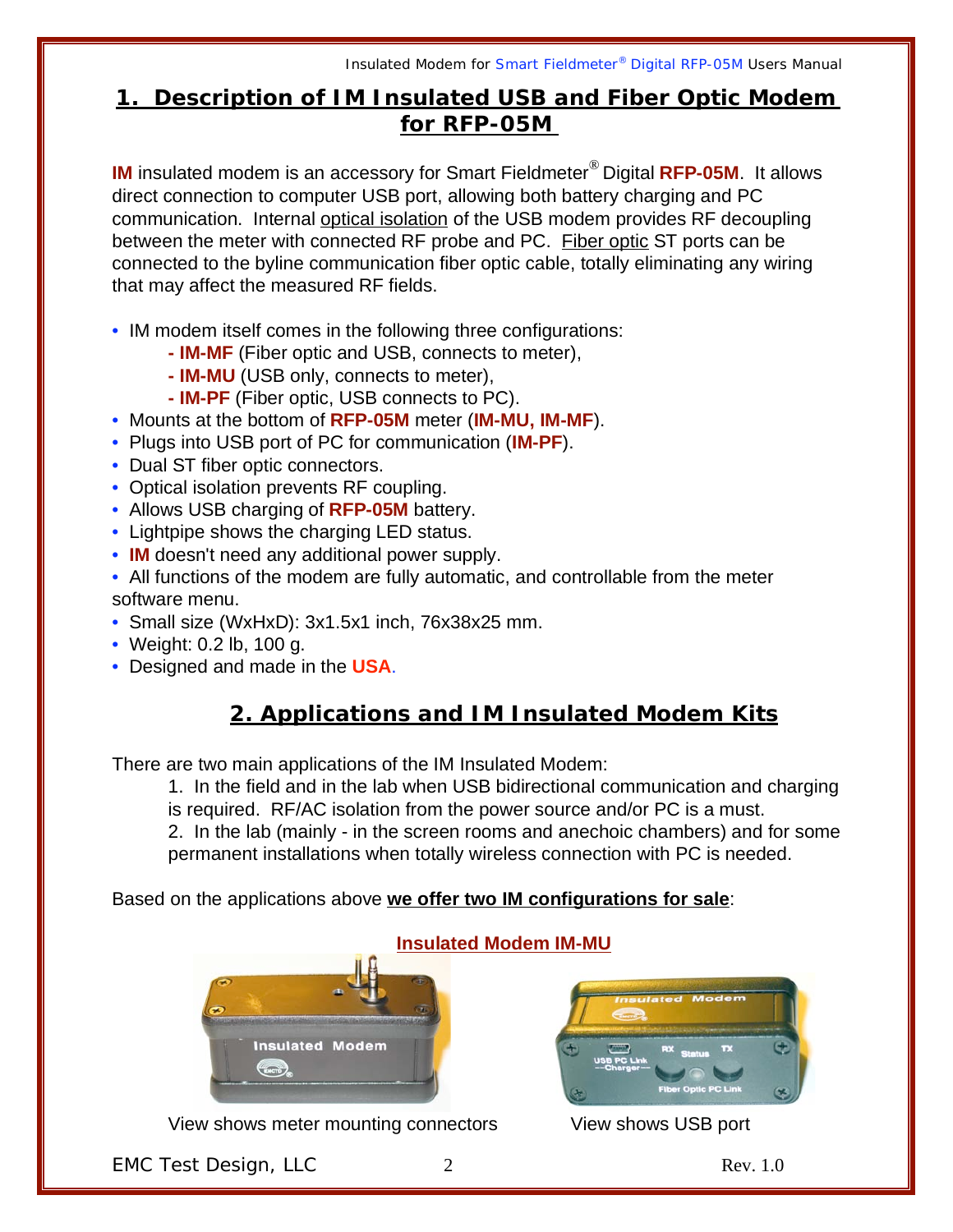• Choose **IM-MU** for all applications requiring RF isolated USB powering, battery charging and communication.

IM-MU unit does not include the fiber optic connectors which is the convenience in the field (no sticking out ST ports) and cost reduction.

RF/AC decoupling allows this model to be used in both cases - when meter is internally battery powered and when the whole unit is connected to the USB port of the PC. It allows little power when meter is powered by its battery, and provides meter USB charging from all USB compatible ports.

#### **Fiber Optic Link Kit FOLK-02**



 **Component IM-MF Component IM-PF** USB port is used for battery charging USB port connects to a PC. or for communication, if desired.



View shows fiber optic and USB ports. View shows fiber optic and USB ports





**FOLK-02 Kit FOLK-02 Kit assembled with meter**

• Choose **FOLK-02** (IM-MF with IM-PF and 10 meter fiber optic cable) for applications requiring fiber optic connection with communication. Longer cables are available on request.

In this case unit that is connected to the meter is IM-MF, having both USB and fiber optic ports. Unit IM-PF with fiber optic ports and USB is connected to the USB port of the PC. Meter can be battery powered or it can be also connected to the USB compatible power supply (to charge the battery and keep meter alive for long periods of time). PC communication can be only done through one source at a time (either through IM-PF and fiber optic ports or through USB port of the IM-MF modem).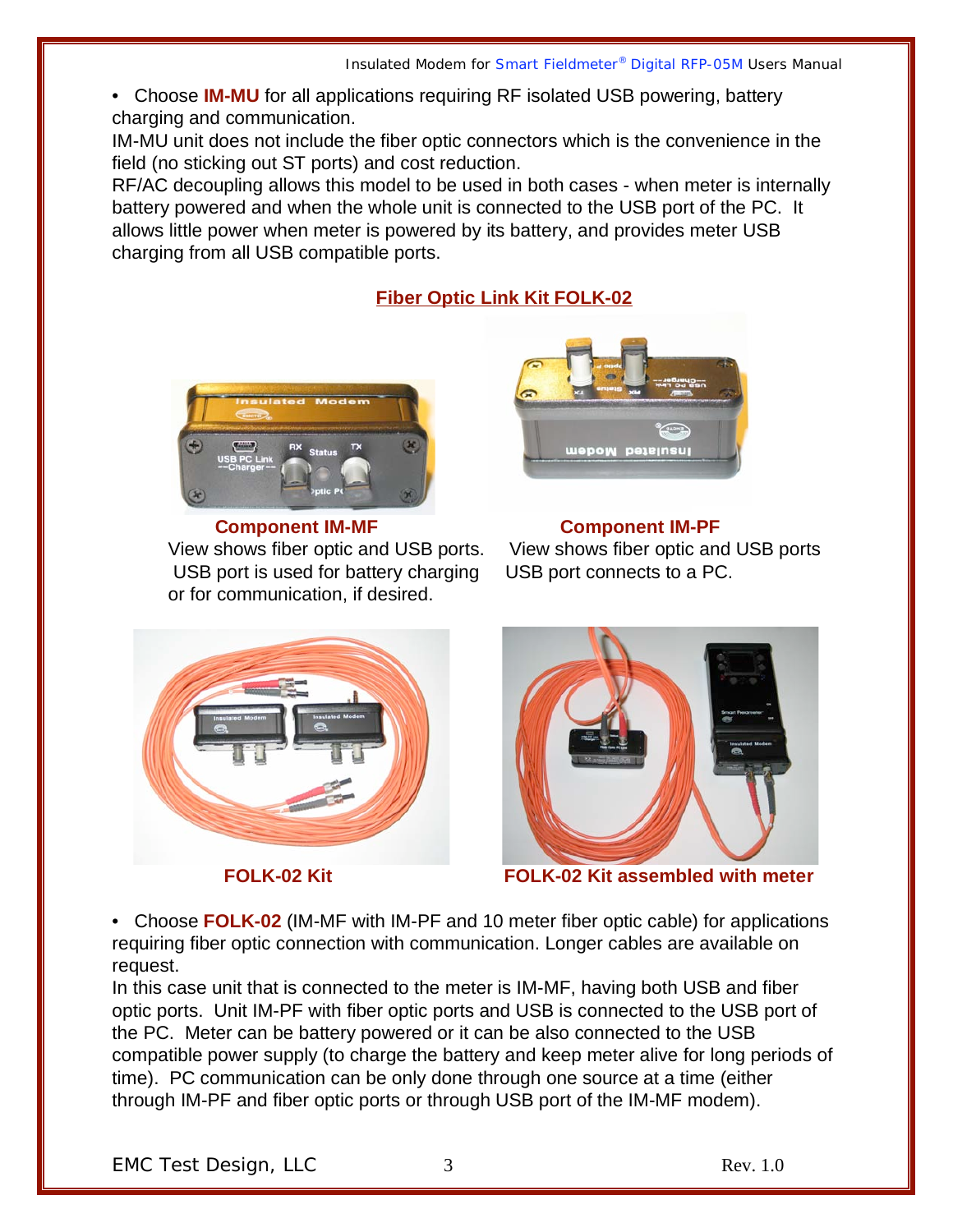#### **3. IM Installation and Operation**

Installation of insulated modem (both IM-MF and IM-MU) requires the following steps: 1. Turn the meter RFP-05M off before IM installation.

2. Remove two diagonal bottom screws from RFP-05M meter.

3. Plug IM two connector plugs (serial data plug and DC power one) into corresponding jacks at the bottom of the meter. Watch for perfect alignment - do not apply force. 4. Securing the IM with two long screws (installed diagonally) supplied with IM.

The IM link starts operation as soon as RFP-05M is set into "PC" mode and PC software controlling the serial port is running (see below).

Data from RFP-05 can be viewed on PC and all meter pushbuttons can be emulated from PC by sending an appropriate commands, thus allowing the user to create a custom bidirectional remote control test system.

For USB charging and/or communication - connect Mini USB cable into USB port of IM-MF (IM-MU). The other end must be connected either to USB port of PC or - to USB compatible power supply: 5V/0.5A.

Note: Not all power supplies on the market that have USB 5V jack are "USB Compatible". We recommend using the AC/DC adapter that we provide with unit.

#### **4. RFP-05M PC mode setup**

To put RFP-5 into PC mode, perform the following settings:

**<MENU> brings to the screen the Main Menu. <**↓**> Select Setup. <ENTER> brings to the screen the Setup Menu. <**↓**> Select DSP/Key. <ENTER> brings to the screen the Dsp/Key SetupMenu. <**↓**> Select Sleep/PC. <**→**> Select PC. <MENU> brings to the screen the Main Menu. <NORD> brings the Normal display.**

Note: When PC link is not in use we recommend selecting the Sleep from Sleep/PC menu to extend the battery run time in case of prolonged periods of inactivity.

#### **5. PC setup**

The default software that can be used for communication with RFP-05 is a standard program HyperTerminal® from Hilgraeve, Inc., supplied with every Windows® operating system (except Vista®). We will specify the steps for Windows  $XP^{\circledast}$ , other Windows<sup>®</sup> variants can be done in a similar way.

First, RFP-05 should be turned on, Data cable and Serial cable - connected.

EMC Test Design, LLC 4 Rev. 1.0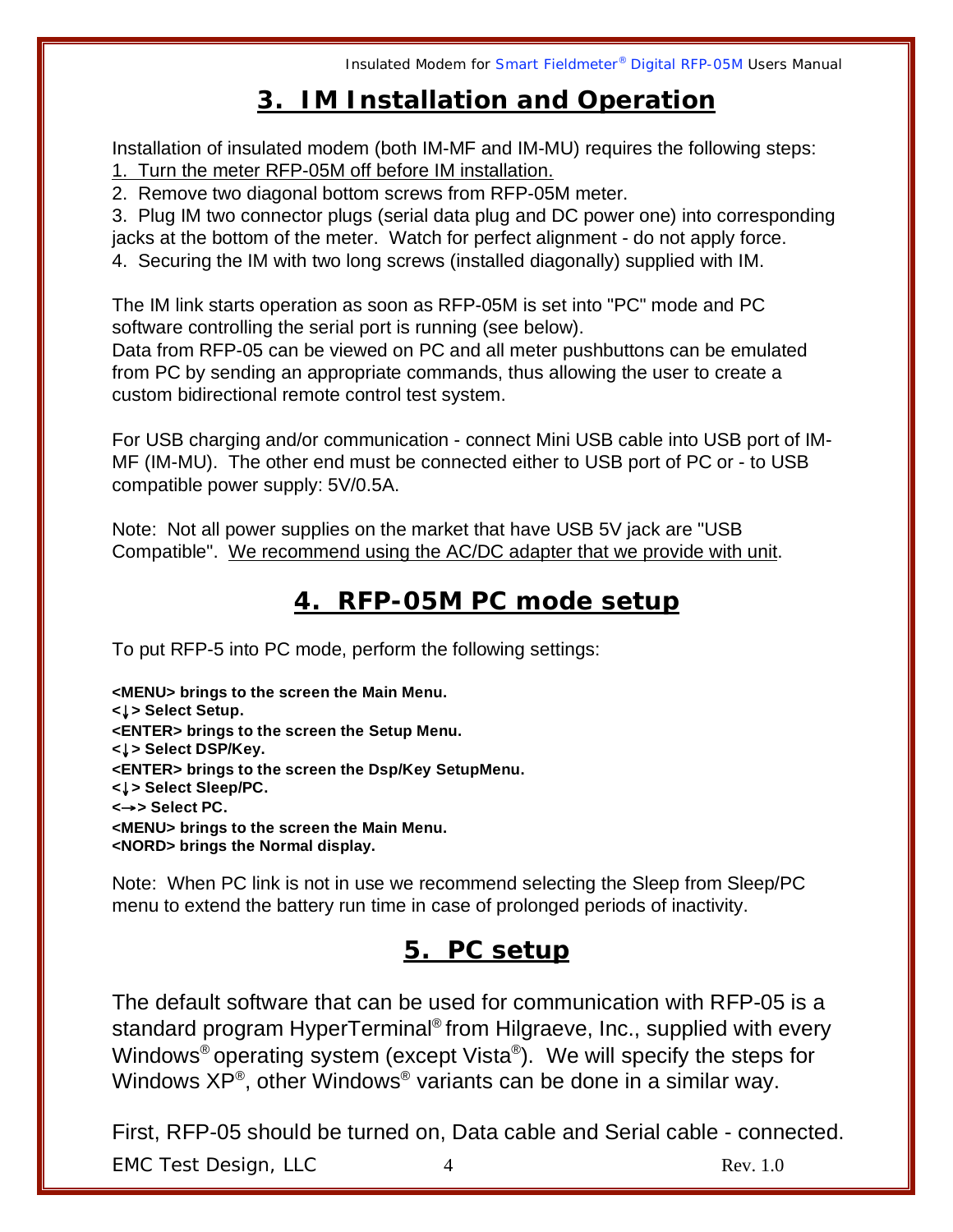#### To start the HyperTerminal®, perform the following:

**Run HyperTerminal by selecting: <START> <All Programs><Accessories><Communications><HyperTerminal>. Ignore the HyperTerminal warning by pushing <OK>. Print the session name <ABC>. Ignore the HyperTerminal warning by pushing <OK>. Select your COM port number (typically, COM1 or COM3). <OK>. Select the serial port communication parameters: Bits per second: 4800. Data Bits: 8. Parity: None. Stop Bits: 1. Flow Control: None. <OK>. Configure the data display by selecting: <File><Properties><Settings><ASCII> and check "Append line feeds to incoming line ends" <OK><OK>.**

#### **6. Specification**

| Parameter                  | Value                                  |
|----------------------------|----------------------------------------|
| <b>Model Number</b>        | IM-MF, IM-MU, IM-PF                    |
| <b>Number of Channels</b>  |                                        |
| <b>Interface</b>           | <b>Serial USB UART</b>                 |
| <b>Inputs/Outputs</b>      | <b>Balanced/Single Ended, Isolated</b> |
| <b>Communication speed</b> | <b>4800 baud</b>                       |
| RS 232 protocol setting    | "4800, N, 1 S, No Hardware" protocol   |
| <b>Decoupling</b>          | 134 dB@60 Hz                           |
| <b>Power</b>               | Ports powered                          |

*Note: This Specification may be changed without notice due to continuous improvement of the design and manufacturing process.*

#### **7. Serial Link Set of Commands**

RFP-05 can be controlled from the serial port similar way as from the soft keys and/or from the IR remote. Standard Terminal program (like HyperTerminal®) can control SFD and can get status/measurement information. Each message should be terminated by "<CR>" (ASC-II 13, known as Carriage Return or Enter code).

- All control can be executed from PC through serial link same way as from the frontpanel soft keys.

- Each 7 soft key can be pushed from a terminal program by typing: Kx<CR>.

- Where the first character is an upper case K. The second character is a number from 1 to 7 (1=Upper Left key, 2=Middle Left key, 3=Upper Right key, 4=Middle Right key, 5=Lower Left key, 6=Lower Right key, 7=Lower Middle key – Menu key).

EMC Test Design, LLC 5 5 Rev. 1.0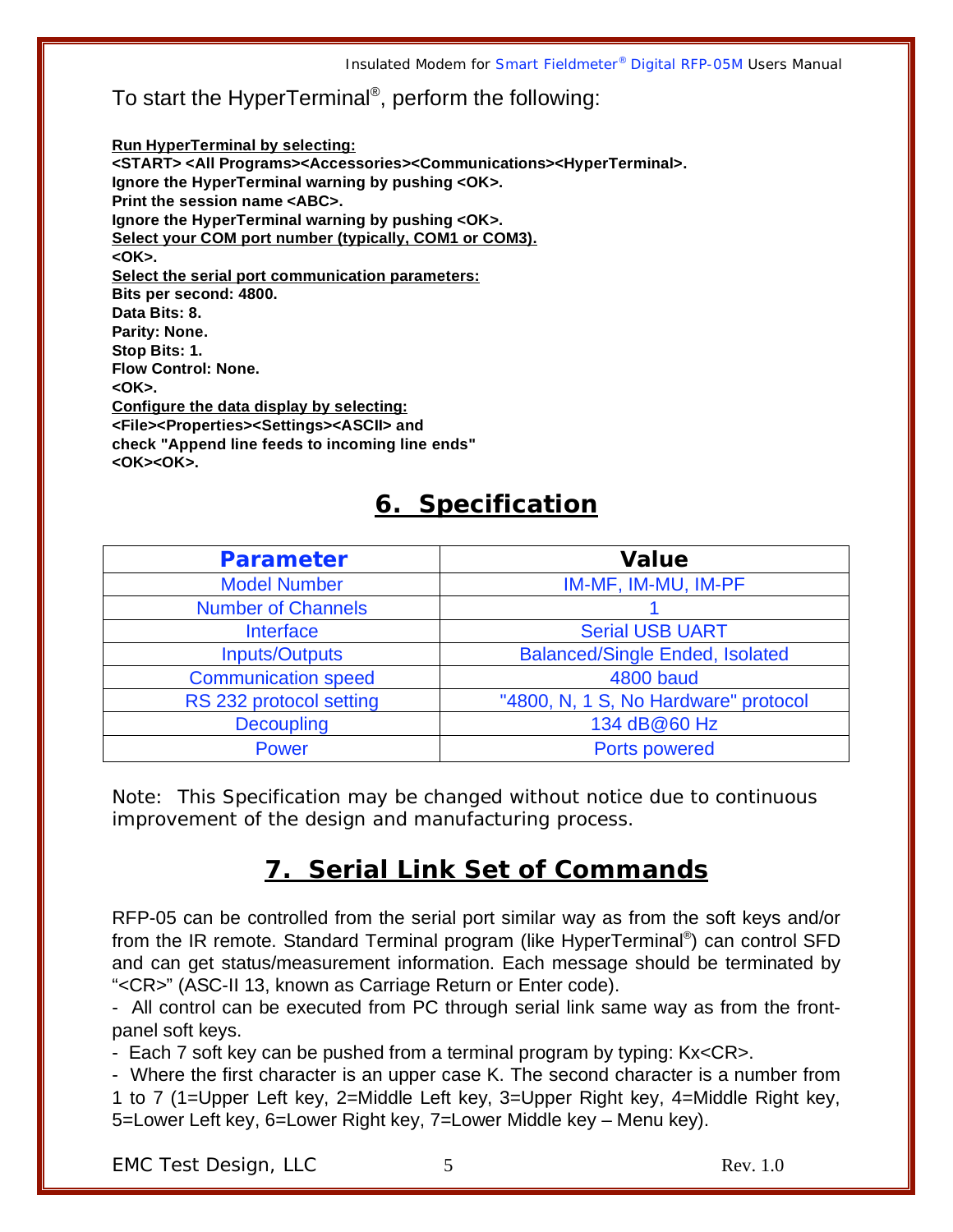The third character is the Carriage Return (or Enter key) on the terminal.

- Logging to PC through Serial Port can be enabled by the "PC1<CR>" command, while it can be disabled by the "PC0<CR>" command.

- If the PC Log enabled then the PC Log can be canceled any time with typing CTRL C (Hold the Control key and type C). This command is equivalent by setting the Sleep/PC line to PC on the DSP/Key Setup screen.

- When PC Log is enabled then all measurement value is pushed (sent) to the terminal as an ASC-II string (measurement with units and terminated by CR, like: " 7.49 V/m <CR>"). The measurement frequency depends of the measurement mode. If MAN selected then every time when the [MAN] button pushed otherwise in every 100msec, 300msec, 1sec, 3sec, 10sec, 30sec, 1min, 6min, 30min accordingly.

- Anytime the current measurement value can be requested by the "GM<CR>" command. The format is same as in the PC Log mode: 3 numbers with a properly positioned decimal point followed by 4 ASC-II characters Unit description, like: "mV/m".

- The Battery Time can be requested by the "BT<CR>" command.

- The Unit operation time Time can be requested by the "UT<CR>" command.

Note: Developers who would like to write their own communication software should contact the manufacturer for more detailed software information.

#### **8. Limited Warranty**

The manufacturer (EMC Test Design, LLC) warrants the product to be free from defects in material and workmanship under normal use and service for the period of 1 (one) year from the date of purchase. This warranty extends only to the original buyer or end use customer of a manufacturer-authorized distributor.

Manufacturer's warranty obligation is limited, at manufacturer's option, to refund of the purchase price, or free of charge repair or replacement of a defective product, which is returned to an authorized distributor or manufacturer within the warranty period.

Manufacturer authorized distributors have no authority to extend the warranty on behalf of the manufacturer.

To obtain the warranty service, contact your authorized distributor. Buyer pays for the insured shipping of the unit to be returned or serviced. Manufacturer doesn't assume any risk for damage in transit. Following the warranty repair, the product will be returned to the buyer, transportation prepaid.

EMC Test Design, LLC 6 and 6 Rev. 1.0 If manufacturer determines that the failure was caused by misuse, negligence, accident or abnormal condition of operation and handling, manufacturer will provide an estimate of the repair costs and obtain authorization before commencing the work. Following repair, the product will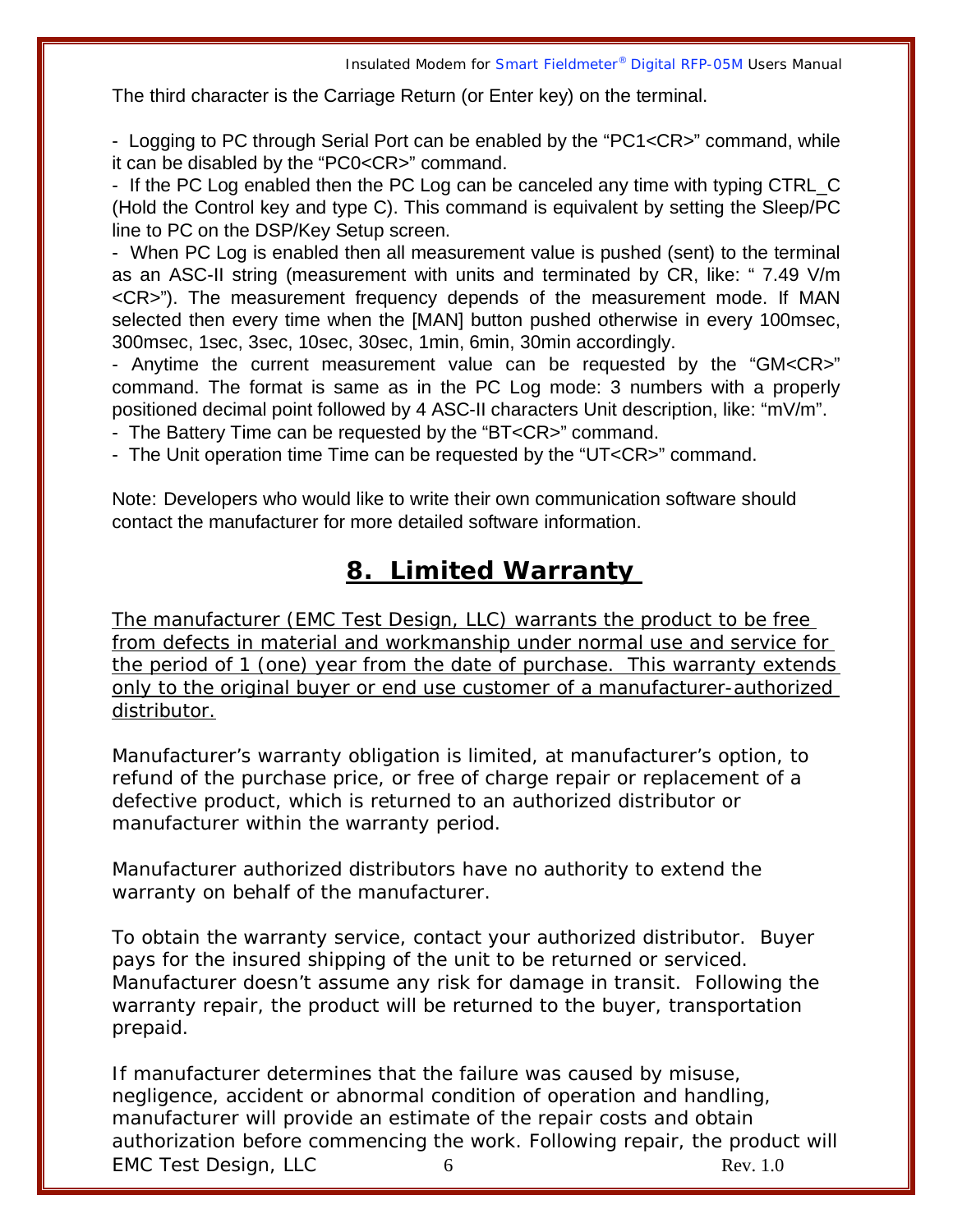be returned to the buyer, transportation prepaid, after customer has paid for the repair and return transportation charges.

The typical example of product abuse, which voids the warranty, is: broken connectors. We will void the warranty if product has been opened.

This warranty is purchaser's sole and exclusive remedy and is in lieu of all other warranties, expressed or implied, including but not limited to any implied warranty or merchantability or fitness for a particular purpose.

EMC Test Design, LLC shall not be liable for any special, indirect, incidental or consequential damages or losses, including loss of data, whether arising from breach of warranty or based on contract, tort, reliance or any other theory.

The limitations and exclusions of the warranty may not be applicable to every buyer depending on the laws of the land of residence.

Buyer has the rights to return the unit within 14 (fourteen) days from the date of purchase using the insured prepaid carrier, in mint condition in undamaged original package with all accessories and documentation for replacement or refund. In case of refund the restocking fee of \$10% will be charged.

### **9. Technical Support**

To purchase the additional units, accessories, get technical support or warranty service, buyer should contact the authorized distributor or manufacturer by e-mail (preferred), or phone. Check our web site www.emctd.com for the most up to date information.

Buyer should supply the following information:

- Buyer's name, company name and contact information.
- Distributor's name, and contact information.
- Date of purchase.
- Serial numbers of the meter and probe.
- Accurate description of the issues.

Your answers will be used in full confidentiality with only one purpose – to make IM for Smart Fieldmeter<sup>®</sup> Digital RFP-05M better.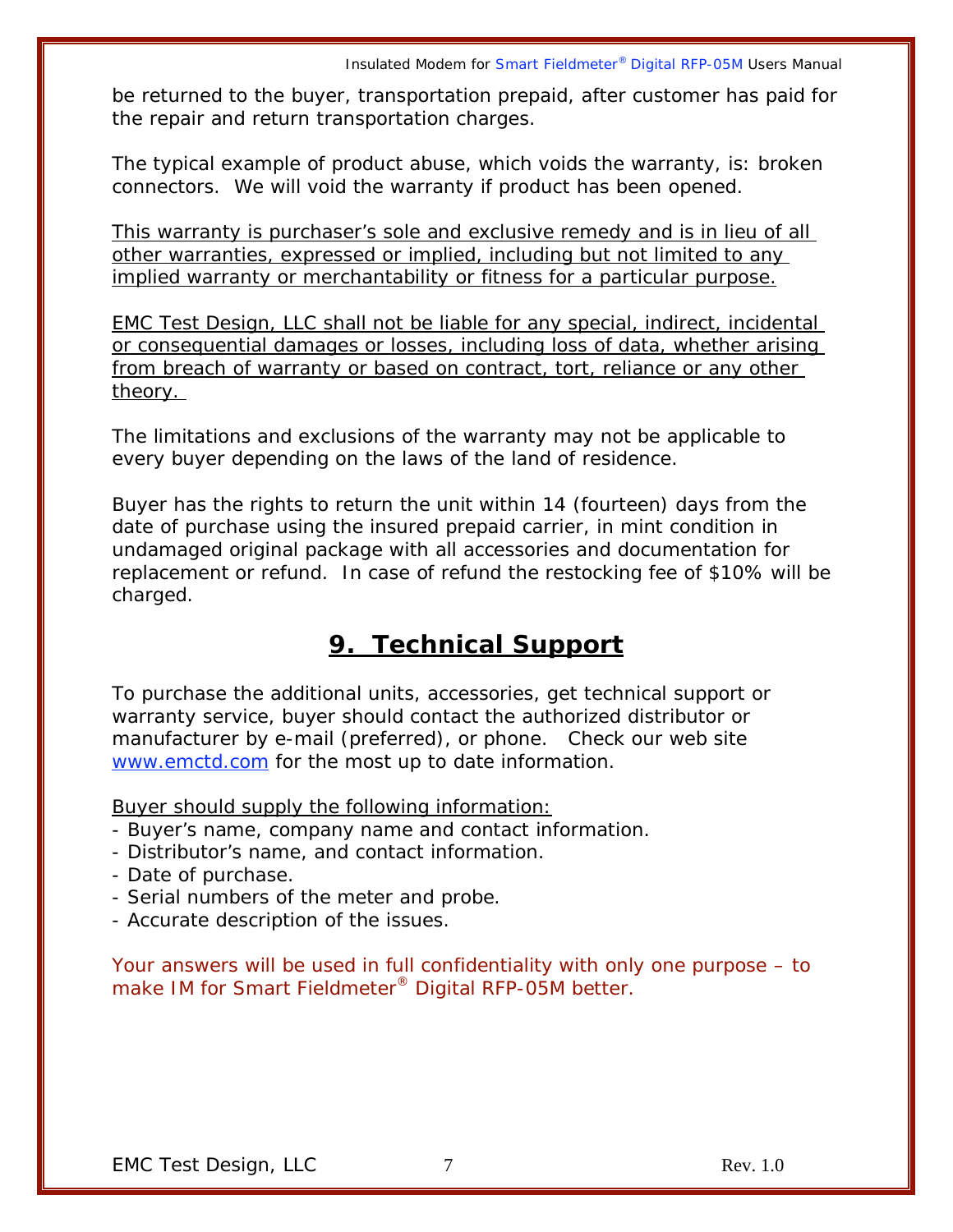### **10. EC Declaration of Conformity**



We, the undersigned, manufacturer: **EMC Test Design, LLC** 

**P.O. Box. 600532, Newton, MA 02460, USA**

certify and declare our sole responsibility, that the following apparatus:

| Description:    | <b>Electronic Test Equipment</b>                      |
|-----------------|-------------------------------------------------------|
| Brand:          | Insulated Modem for Smart Fieldmeter® Digital RFP-05M |
| Identification: | Model IM-MF (with subsets: IM-MU, IM-PF)              |
| Manufacturer:   | <b>EMC Test Design, LLC</b>                           |

conforms with the essential requirements of the **EMC Directive 2004/108/EC**, based on the following specifications applied:

| <b>EU Harmonized Standards:</b><br>specifically: | EN 61326-1: 2006.<br>EN55011: 2007+A2:2007 |
|--------------------------------------------------|--------------------------------------------|
|                                                  | IEC 61000-4-2: 2008                        |
|                                                  | EN 61000-4-3: 2006                         |

and with requirements of the **Low Voltage Directive 2006/95/EC,** based on the following specifications applied:

**EU Harmonized Standard: EN 61010-1: 2001** 

and therefore, complies with the essential requirements and provisions of the EMC Directive.The technical documentation is kept at the following address:



**EMC Test Design, LLC P.O. Box. 600532, Newton, MA 02460, USA www.emctd.com**

July 1, 2013

leve

EMC Test Design, LLC 8 8 Rev. 1.0